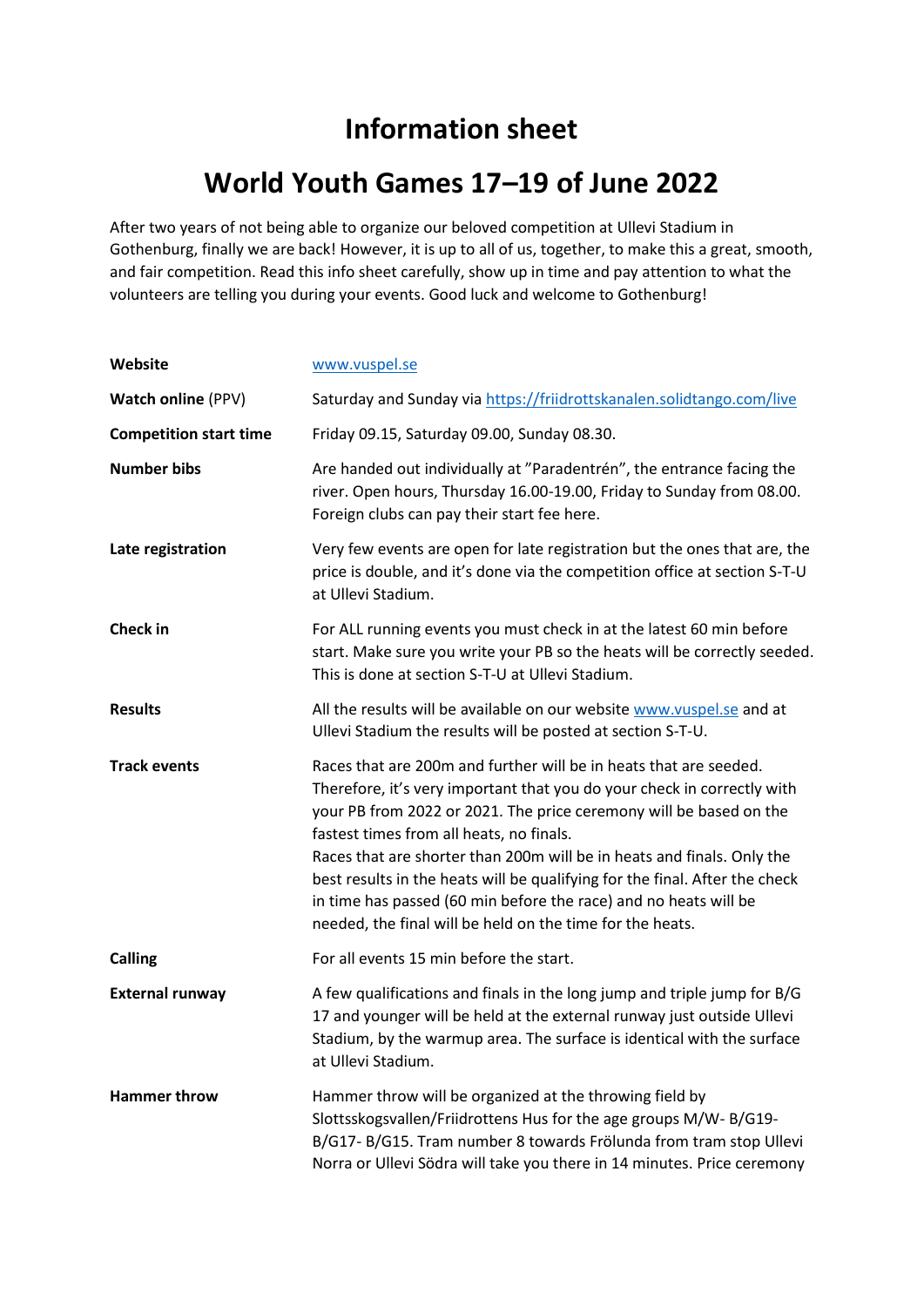|                            | for the hammer throwers will take place at Ullevi Stadium during<br>Sunday from 11.00.                                                                                                                           |
|----------------------------|------------------------------------------------------------------------------------------------------------------------------------------------------------------------------------------------------------------|
| Warm up throws             | Due to so many athletes signed up for the throwing events, we can not<br>guarantee more than one warm up throw. The volunteer in charge will<br>decide what's possible considering the timetable.                |
| <b>Changing rooms</b>      | There are changing rooms under the stands at Ullevi Stadium, access via<br>"Paradentren" where you collect your number bib.                                                                                      |
| <b>Entrance audience</b>   | Free entrance for all audience! Welcome via section S-T-U and D-E-F.                                                                                                                                             |
| <b>Personal implements</b> | Checking of personal implements is done at "Paradentren" at Ullevi<br>Stadium, close to where you pick up the number bibs. From 08.30<br>Friday to Sunday. For hammer throw it is done at the competition site.  |
| <b>Spike length</b>        | 7 mm for running and 9mm for jumps/javelin.                                                                                                                                                                      |
| Warm up                    | Warm up is outside the track, preferably at the extra track just outside<br>Ullevi Stadium. If the weather is bad, you are allowed to warm up under<br>the stands. No warming up at the inner field.             |
| <b>Competition office</b>  | Located at section S-T-U at Ullevi Stadium.                                                                                                                                                                      |
| Lunch of the day           | Available for purchase in the Café behind the high jump.                                                                                                                                                         |
| <b>Kiosk</b>               | One located at section S-T-U and one located in the stands by the 300m<br>start.                                                                                                                                 |
| <b>Parking</b>             | There is a parking garage right under the track for cars. For large busses<br>there is a space available right outside the track called "Blå porten" (the<br>blue gate). You need a permit, and you pay per day. |
| <b>Price ceremony</b>      | Organized immediately after the finish of each event. Place is in the<br>middle of the home stretch using the price podium from the European<br>championships 2006.                                              |
| <b>Liseberg</b>            | Voucher to guarantee your entrance will be given to athletes and a<br>certain number of leaders/coaches. Just entrance fee is 95 SEK and a<br>"all access pass" is 395 SEK.                                      |
| <b>Spectator rules</b>     | For this to work as a fair and just competition, we only allow the<br>athletes and volunteers at the track. Coaches and parents stay in the<br>stands. Please respect this!                                      |
| Triple jump                | 2 distances per age group. M-B19 11m and 13m, B17-B16 10m and<br>11m, B15 9m and 10m, B13 zone at 8-9m and 9-10m.                                                                                                |
|                            | W-G19 9m and 11m, G17-G16 9m and 10m, G15 8m and 9m, G13 zone<br>at 7-8m and 8-9m. You are not allowed to switch during the<br>competition.                                                                      |
| <b>Qualifications</b>      | Long jump: $G175.30m - G165.20m - G155.10m - G145.00m -$<br>G13 4.90m - B15 5.80m - B14 5.40m Tripple jump: G15 10.75m                                                                                           |